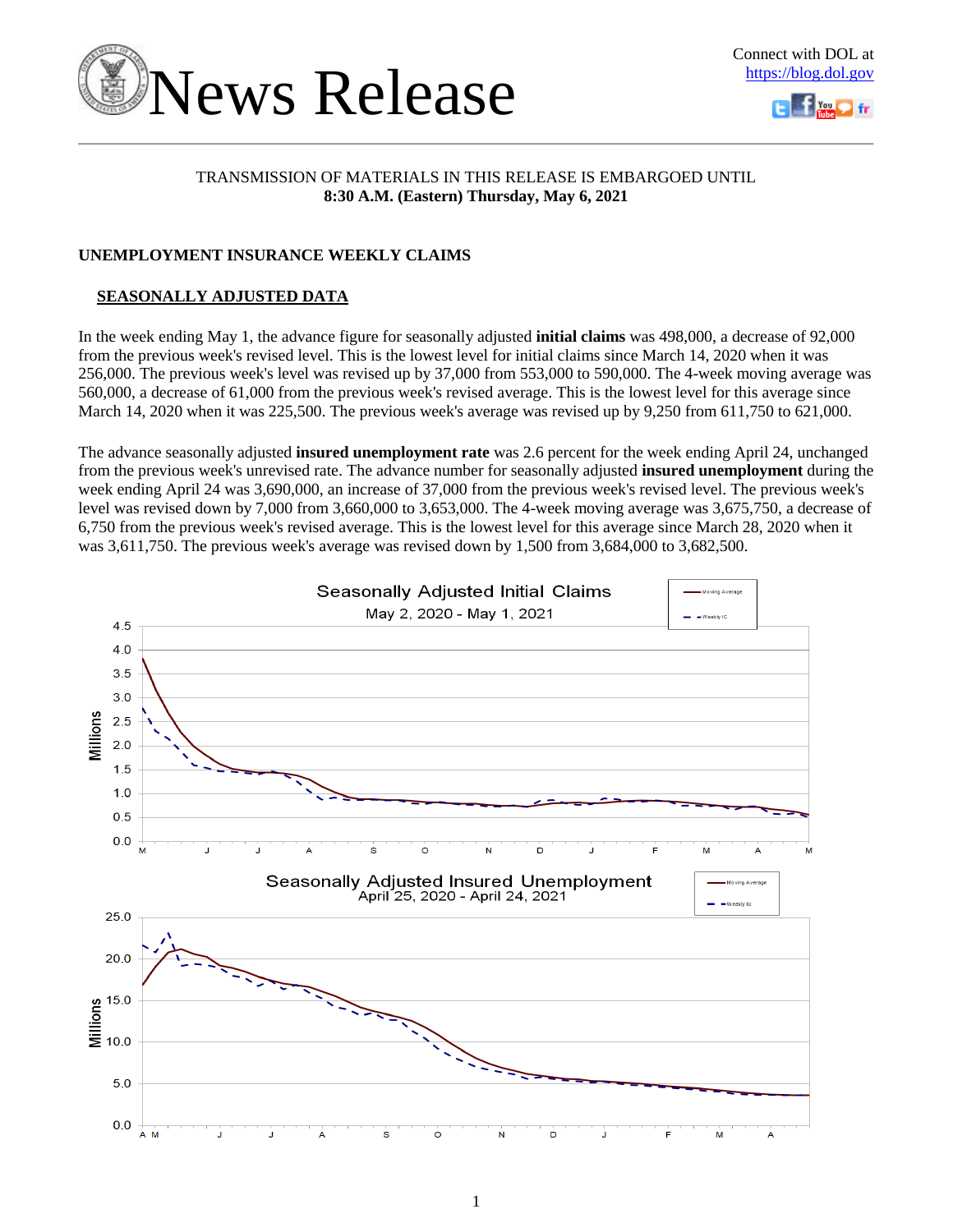### **UNADJUSTED DATA**

The advance number of actual initial claims under state programs, unadjusted, totaled 504,670 in the week ending May 1, a decrease of 107,390 (or -17.5 percent) from the previous week. The seasonal factors had expected a decrease of 15,508 (or -2.5 percent) from the previous week. There were 2,793,245 initial claims in the comparable week in 2020. In addition, for the week ending May 1, 52 states reported 101,214 initial claims for Pandemic Unemployment Assistance.

The advance unadjusted insured unemployment rate was 2.7 percent during the week ending April 24, unchanged from the prior week. The advance unadjusted level of insured unemployment in state programs totaled 3,786,096, an increase of 2,533 (or 0.1 percent) from the preceding week. The seasonal factors had expected a decrease of 34,614 (or -0.9 percent) from the previous week. A year earlier the rate was 14.9 percent and the volume was 21,754,246.



The total number of continued weeks claimed for benefits in all programs for the week ending April 17 was 16,157,024, a decrease of 404,509 from the previous week. There were 17,847,707 weekly claims filed for benefits in all programs in the comparable week in 2020.

During the week ending April 17, Extended Benefits were available in the following 15 states: Alaska, California, Colorado, Connecticut, District of Columbia, Illinois, Massachusetts, Nevada, New Jersey, New Mexico, New York, Pennsylvania, Rhode Island, Texas, and the Virgin Islands.

Initial claims for UI benefits filed by former Federal civilian employees totaled 974 in the week ending April 24, a decrease of 129 from the prior week. There were 571 initial claims filed by newly discharged veterans, an increase of 15 from the preceding week.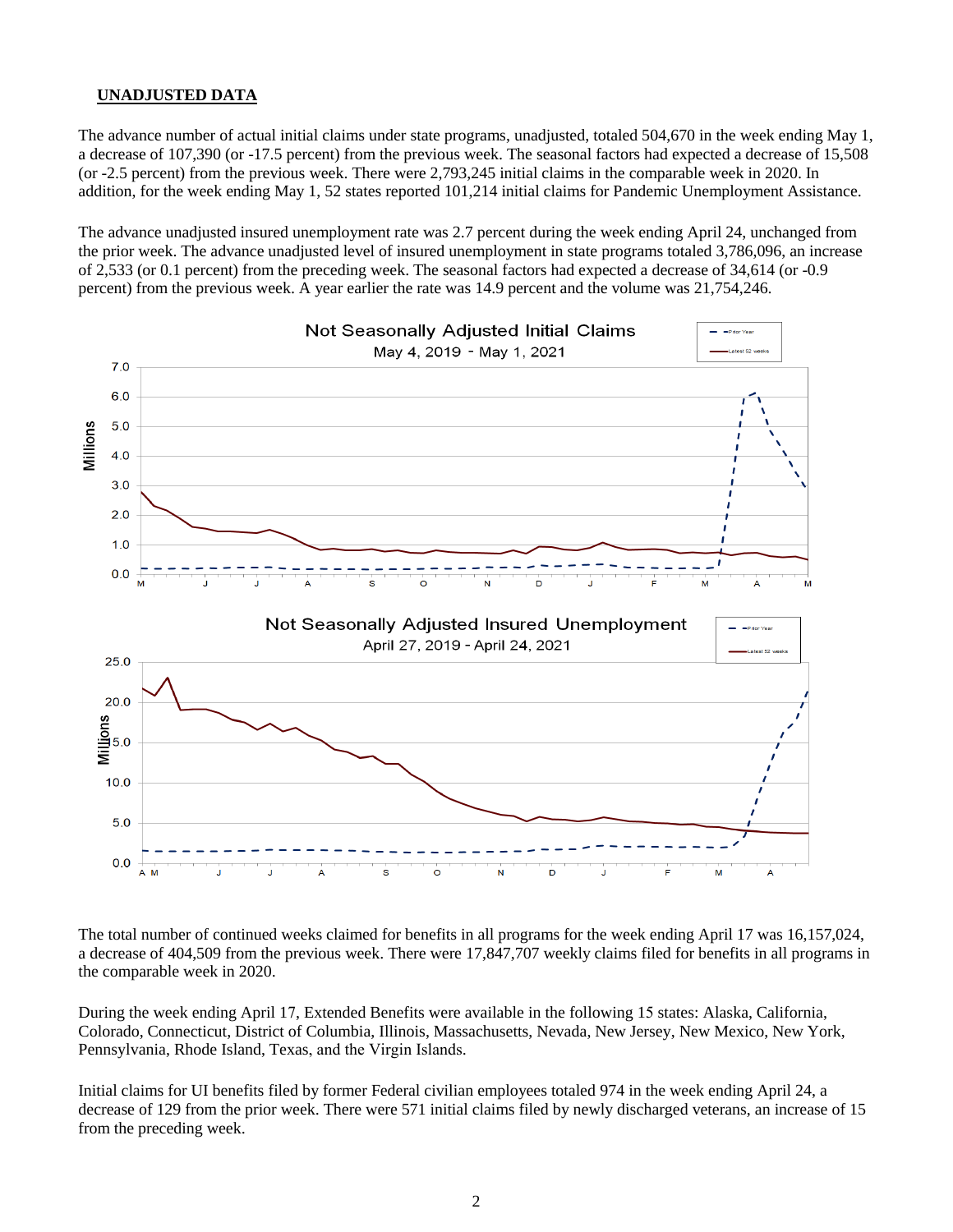There were 14,681 continued weeks claimed filed by former Federal civilian employees the week ending April 17, a decrease of 708 from the previous week. Newly discharged veterans claiming benefits totaled 7,602, a decrease of 207 from the prior week.

During the week ending April 17, 51 states reported 6,862,705 continued weekly claims for Pandemic Unemployment Assistance benefits and 51 states reported 4,972,507 continued claims for Pandemic Emergency Unemployment Compensation benefits.

The highest insured unemployment rates in the week ending April 17 were in Nevada (6.2), Connecticut (5.2), the Virgin Islands (4.9), Alaska (4.7), New York (4.3), Illinois (4.1), Pennsylvania (4.1), Vermont (4.1), Rhode Island (4.0), and District of Columbia (3.7).

The largest increases in initial claims for the week ending April 24 were in Virginia (+23,605), Florida (+9,179), Michigan (+8,234), California (+5,731), and Oregon (+4,064), while the largest decreases were in Texas (-12,673), Wisconsin (-7,504), Tennessee (-4,063), Georgia (-3,617), and Iowa (-3,026).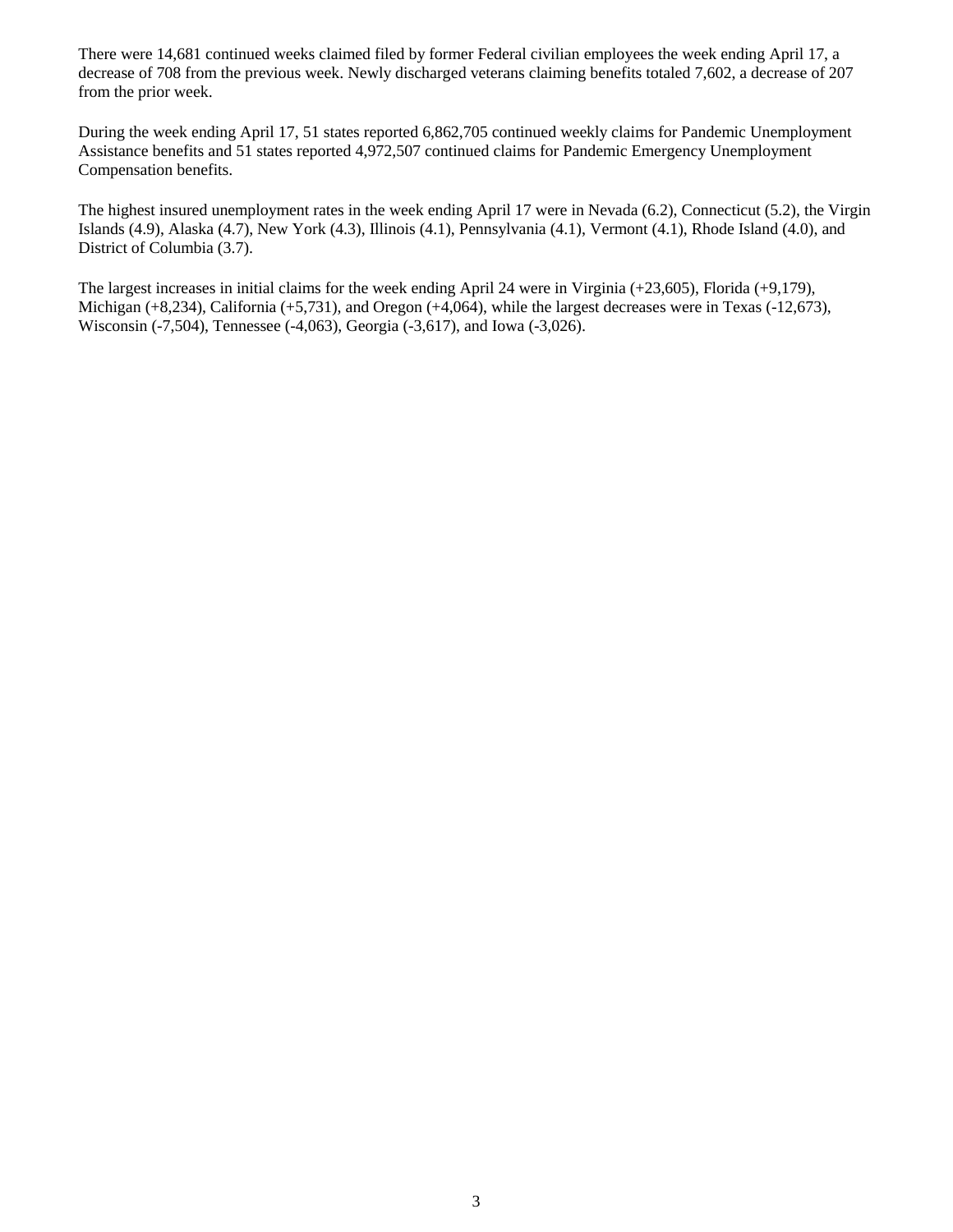### UNEMPLOYMENT INSURANCE DATA FOR REGULAR STATE PROGRAMS

| May 1     | April 24  | <b>Change</b> | April 17  | Prior Year <sup>1</sup> |
|-----------|-----------|---------------|-----------|-------------------------|
| 498,000   | 590,000   | $-92,000$     | 566,000   | 2,784,000               |
| 504,670   | 612,060   | $-107,390$    | 584,836   | 2,793,245               |
| 560,000   | 621,000   | $-61,000$     | 655,750   | 3,826,500               |
| April 24  | April 17  | <b>Change</b> | April 10  | Prior Year <sup>1</sup> |
| 3,690,000 | 3,653,000 | $+37,000$     | 3,652,000 | 21,664,000              |
| 3,786,096 | 3,783,563 | $+2,533$      | 3,840,457 | 21,754,246              |
| 3,675,750 | 3,682,500 | $-6.750$      | 3,707,500 | 16,912,750              |
| 2.6%      | 2.6%      | 0.0           | 2.6%      | 14.9%                   |
| 2.7%      | 2.7%      | 0.0           | 2.8%      | 14.9%                   |
|           |           |               |           |                         |

### INITIAL CLAIMS FILED IN FEDERAL PROGRAMS (UNADJUSTED)

| <b>WEEK ENDING</b><br>Pandemic Unemployment<br>Assistance | May 1<br>101.214 | April 24<br>121.414 | <b>Change</b><br>$-20.200$ | April 17<br>133,342     |
|-----------------------------------------------------------|------------------|---------------------|----------------------------|-------------------------|
| <b>WEEK ENDING</b>                                        | April 24         | April 17            | <b>Change</b>              | Prior Year <sup>1</sup> |
| Federal Employees (UCFE)                                  | 974              | 1,103               | $-129$                     | 1.914                   |
| Newly Discharged Veterans (UCX)                           | 571              | 556                 | $+15$                      | 1,263                   |

### CONTINUED WEEKS CLAIMED FILED FOR UI BENEFITS IN ALL PROGRAMS (UNADJUSTED)

| <b>WEEK ENDING</b>                            | April 17   | April 10   | <b>Change</b> | Prior Year <sup>1</sup> |
|-----------------------------------------------|------------|------------|---------------|-------------------------|
| <b>Regular State</b>                          | 3,755,987  | 3,813,137  | $-57,150$     | 17,731,217              |
| <b>Federal Employees</b>                      | 14,681     | 15,389     | $-708$        | 13,766                  |
| <b>Newly Discharged Veterans</b>              | 7,602      | 7.809      | $-207$        | 8,664                   |
| Pandemic Unemployment Assistance <sup>3</sup> | 6,862,705  | 6,974,909  | $-112,204$    | <b>NA</b>               |
| Pandemic Emergency UC <sup>4</sup>            | 4,972,507  | 5,194,099  | $-221,592$    | <b>NA</b>               |
| Extended Benefits <sup>5</sup>                | 453,653    | 471,216    | $-17,563$     | 328                     |
| State Additional Benefits <sup>6</sup>        | 1,667      | 1,634      | $+33$         | 4,962                   |
| $STC / Workshare$ <sup>7</sup>                | 88.222     | 83.340     | $+4,882$      | 88,770                  |
| TOTAL <sup>8</sup>                            | 16,157,024 | 16,561,533 | $-404,509$    | 17,847,707              |
|                                               |            |            |               |                         |

### FOOTNOTES

SA - Seasonally Adjusted Data, NSA - Not Seasonally Adjusted Data Continued weeks claimed represent all weeks of benefits claimed during the week being reported, and do not represent weeks claimed by unique individuals.

- 1. Prior year is comparable to most recent data.
- 2. Most recent week used covered employment of 139,248,565 as denominator.
- 3. Information on the Pandemic Unemployment Assistance (PUA) program can be found in UIPL 16-20: PUA Program [information](https://wdr.doleta.gov/directives/corr_doc.cfm?DOCN=4628)
- 4. Information on the Pandemic Emergency Unemployment Compensation (PEUC) program can be found in Unemployment Insurance Program Letter (UIPL) 17-20: [PEUC Program information](https://wdr.doleta.gov/directives/corr_doc.cfm?DOCN=8452)
- 5. Information on the EB program can be found here: **EB Program information**
- 6. Some states maintain additional benefit programs for those claimants who exhaust regular benefits, and when applicable, extended benefits. Information on states that participate, and the extent of benefits paid, can be found starting on page 4-4 of this link: [Extensions and Special Programs PDF](https://oui.doleta.gov/unemploy/pdf/uilawcompar/2020/special.pdf#page=4)
- 7. Information on STC/Worksharing can be found starting on page 4-8 of the following link: [Extensions and Special Programs](https://oui.doleta.gov/unemploy/pdf/uilawcompar/2019/special.pdf#page=8)  [PDF](https://oui.doleta.gov/unemploy/pdf/uilawcompar/2019/special.pdf#page=8)
- 8. Totals include PUA Unemployment for the appropriate corresponding week.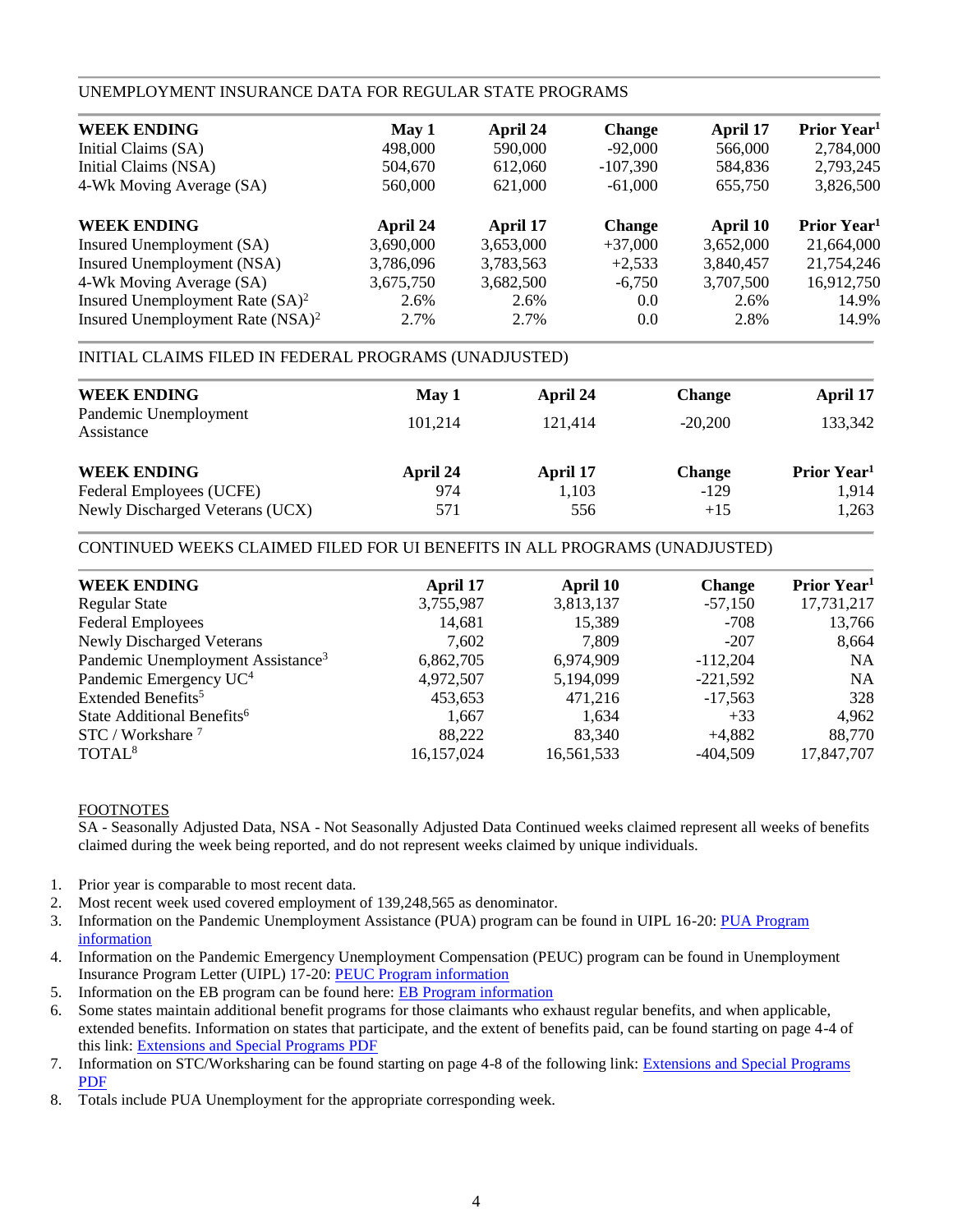### Advance State Claims - Not Seasonally Adjusted

|                      | Initial Claims Filed During Week Ended May 1 |          |                          | Insured Unemployment For Week Ended April 24 |           |                 |  |
|----------------------|----------------------------------------------|----------|--------------------------|----------------------------------------------|-----------|-----------------|--|
| <b>STATE</b>         | Advance                                      | Prior Wk | Change                   | Advance                                      | Prior Wk  | Change          |  |
| Alabama              | 9,917                                        | 9,816    | 101                      | 15,828                                       | 18,606    | $-2,778$        |  |
| Alaska               | 3,177                                        | 3,398    | $-221$                   | 12,758                                       | 13,443    | -685            |  |
| Arizona              | 6,849                                        | 7,673    | $-824$                   | 52,213                                       | 51,837    | 376             |  |
| Arkansas             | 2,319                                        | 3,107    | $-788$                   | 18,352                                       | 19,986    | $-1,634$        |  |
| California           | 71,204                                       | 78,606   | $-7,402$                 | 593,983                                      | 581,508   | 12,475          |  |
| Colorado             | 4,742                                        | 5,843    | $-1,101$                 | 62,854                                       | 61,947    | 907             |  |
| Connecticut          | 4,938                                        | 5,902    | $-964$                   | 78,245                                       | 81,472    |                 |  |
| Delaware             |                                              | 4,172    | 1,206                    |                                              |           | $-3,227$<br>715 |  |
|                      | 5,378                                        |          |                          | 11,406                                       | 10,691    |                 |  |
| District of Columbia | 1,538                                        | 2,788    | $-1,250$                 | 19,472                                       | 19,976    | $-504$          |  |
| Florida              | 18,355                                       | 28,017   | $-9,662$                 | 116,304                                      | 129,628   | $-13,324$       |  |
| Georgia              | 25,322                                       | 28,764   | $-3,442$                 | 141,142                                      | 129,967   | 11,175          |  |
| Hawaii               | 2,804                                        | 3,205    | $-401$                   | 17,669                                       | 17,804    | $-135$          |  |
| Idaho                | 2,775                                        | 3,393    | $-618$                   | 8,142                                        | 9,411     | $-1,269$        |  |
| Illinois             | 14,822                                       | 17,141   | $-2,319$                 | 249,239                                      | 230,735   | 18,504          |  |
| Indiana              | 8,914                                        | 14,507   | $-5,593$                 | 63,308                                       | 59,616    | 3,692           |  |
| Iowa                 | 3,375                                        | 3,955    | $-580$                   | 28,451                                       | 30,532    | $-2,081$        |  |
| Kansas               | 2,232                                        | 2,154    | 78                       | 9,518                                        | 8,311     | 1,207           |  |
| Kentucky             | 12,094                                       | 7,437    | 4,657                    | 21,041                                       | 23,572    | $-2,531$        |  |
| Louisiana            | 6,370                                        | 7,114    | $-744$                   | 49,190                                       | 51,308    | $-2,118$        |  |
| Maine                | 1,335                                        | 1,689    | $-354$                   | 13,355                                       | 13,854    | $-499$          |  |
| Maryland             | 6,907                                        | 8,560    | $-1,653$                 | 41,427                                       | 44,655    | $-3,228$        |  |
| Massachusetts        | 11,483                                       | 15,121   | $-3,638$                 | 91,030                                       | 97,225    | $-6,195$        |  |
| Michigan             | 30,816                                       | 31,004   | $-188$                   | 117,657                                      | 109,949   | 7,708           |  |
| Minnesota            | 5,893                                        | 4,658    | 1,235                    | 84,691                                       | 86,534    | $-1,843$        |  |
| Mississippi          | 3,382                                        | 3,983    | $-601$                   | 26,592                                       | 28,058    | $-1,466$        |  |
| Missouri             | 7,487                                        | 12,488   | $-5,001$                 | 54,338                                       | 52,912    | 1,426           |  |
| Montana              | 1,376                                        | 1,799    | $-423$                   | 10,267                                       | 10,341    | $-74$           |  |
| Nebraska             | 1,361                                        | 1,357    | $\overline{\mathcal{L}}$ | 7,369                                        | 8,044     | $-675$          |  |
| Nevada               | 8,979                                        | 11,054   | $-2,075$                 | 80,509                                       | 79,920    | 589             |  |
| New Hampshire        | 1,833                                        | 1,509    | 324                      | 19,140                                       | 20,077    | $-937$          |  |
| New Jersey           | 13,537                                       | 12,322   | 1,215                    | 111,728                                      | 117,708   | $-5,980$        |  |
| New Mexico           | 4,216                                        | 3,580    | 636                      | 27,045                                       | 27,695    | $-650$          |  |
| New York             | 28,908                                       | 41,056   | $-12,148$                | 371,096                                      | 375,071   | $-3,975$        |  |
| North Carolina       | 6,668                                        | 10,109   | $-3,441$                 | 46,052                                       | 49,486    | $-3,434$        |  |
| North Dakota         | 845                                          |          | $-350$                   | 4,961                                        |           | $-485$          |  |
|                      |                                              | 1,195    |                          |                                              | 5,446     |                 |  |
| Ohio                 | 18,216                                       | 21,541   | $-3,325$                 | 113,877                                      | 121,405   | $-7,528$        |  |
| Oklahoma             | 11,356                                       | 17,369   | $-6,013$                 | 32,981                                       | 26,038    | 6,943           |  |
| Oregon               | 10,451                                       | 11,390   | $-939$                   | 62,292                                       | 60,129    | 2,163           |  |
| Pennsylvania         | 21,758                                       | 24,287   | $-2,529$                 | 215,929                                      | 218,711   | $-2,782$        |  |
| Puerto Rico          | 2,694                                        | 1,953    | 741                      | 34,903                                       | 23,923    | 10,980          |  |
| Rhode Island         | 7,761                                        | 8,041    | $-280$                   | 20,396                                       | 17,864    | 2,532           |  |
| South Carolina       | 2,856                                        | 3,091    | $-235$                   | 38,396                                       | 40,844    | $-2,448$        |  |
| South Dakota         | 230                                          | 388      | $-158$                   | 3,231                                        | 2,948     | 283             |  |
| Tennessee            | 7,872                                        | 9,837    | $-1,965$                 | 50,175                                       | 53,538    | $-3,363$        |  |
| Texas                | 28,848                                       | 33,843   | $-4,995$                 | 250,167                                      | 270,498   | $-20,331$       |  |
| Utah                 | 3,731                                        | 6,569    | $-2,838$                 | 13,509                                       | 12,359    | 1,150           |  |
| Vermont              | 6,337                                        | 5,230    | 1,107                    | 12,995                                       | 11,522    | 1,473           |  |
| Virgin Islands       | 144                                          | 195      | $-51$                    | 1,396                                        | 1,780     | $-384$          |  |
| Virginia             | 13,447                                       | 37,356   | $-23,909$                | 63,041                                       | 54,281    | 8,760           |  |
| Washington           | 10,620                                       | 11,914   | $-1,294$                 | 86,034                                       | 77,911    | 8,123           |  |
| West Virginia        | 4,976                                        | 8,065    | $-3,089$                 | 19,453                                       | 16,601    | 2,852           |  |
| Wisconsin            | 10,451                                       | 11,352   | $-901$                   | 86,674                                       | 91,879    | $-5,205$        |  |
| Wyoming              | 771                                          | 1,163    | $-392$                   | 4,275                                        | 4,007     | 268             |  |
| <b>US</b> Total      | 504,670                                      | 612,060  | $-107,390$               | 3,786,096                                    | 3,783,563 | 2,533           |  |
|                      |                                              |          |                          |                                              |           |                 |  |

Note: Advance claims are not directly comparable to claims reported in prior weeks. Advance claims are reported by the state liable for paying the unemployment compensation, whereas previous weeks reported claims reflect claimants by state of residence. In addition, claims reported as "workshare equivalent" in the previous week are added to the advance claims as a proxy for the current week's "workshare equivalent" activity.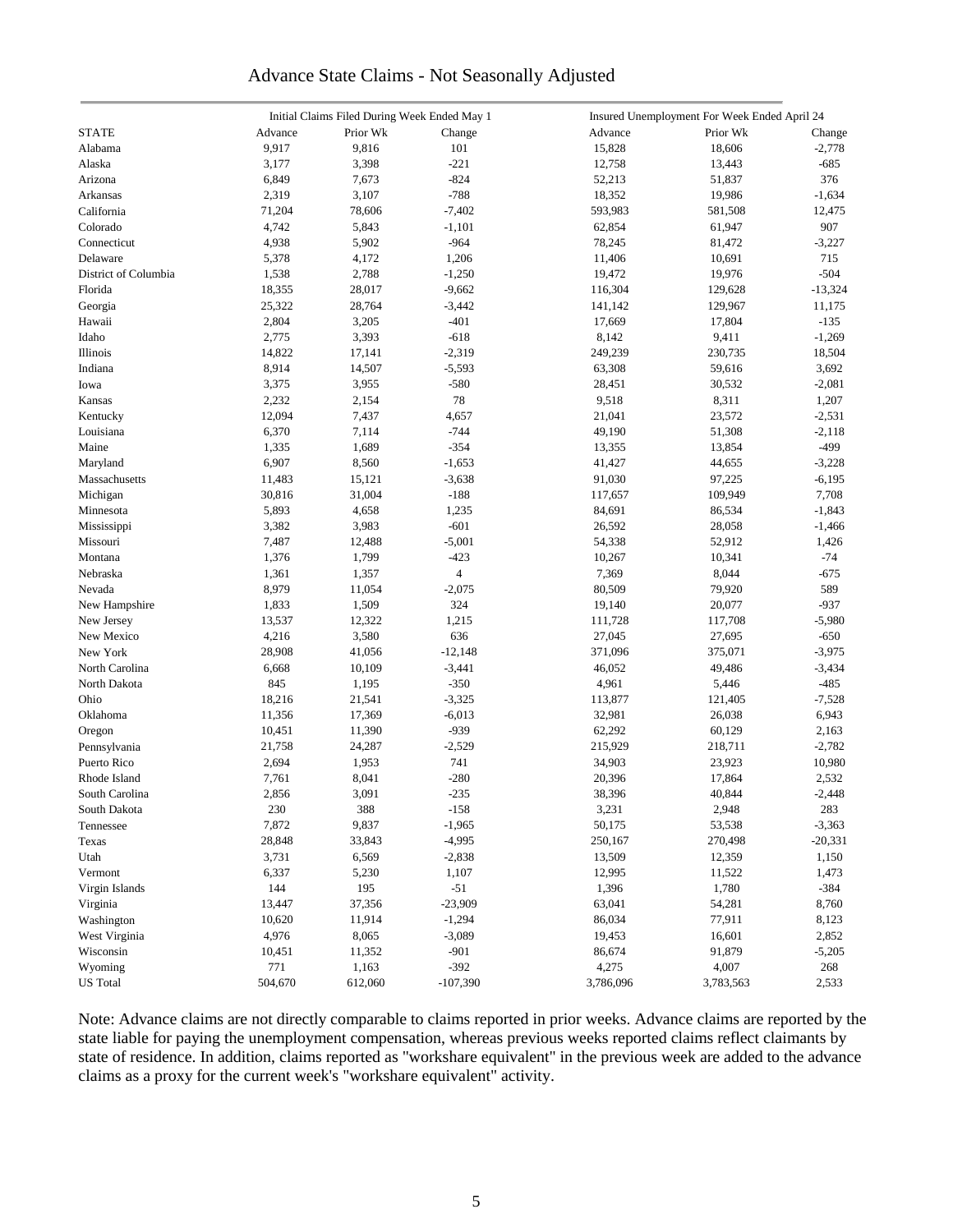# Seasonally Adjusted US Weekly UI Claims (in thousands)

| Change<br>from     |                |                  |          |                |                      |           |            |
|--------------------|----------------|------------------|----------|----------------|----------------------|-----------|------------|
|                    | <b>Initial</b> | <b>Prior</b>     | 4-Week   | <b>Insured</b> | from<br><b>Prior</b> | 4-Week    |            |
| <b>Week Ending</b> | <b>Claims</b>  | Week             | Average  | Unemployment   | Week                 | Average   | <b>IUR</b> |
| April 25, 2020     | 3,451          | $-751$           | 4,667.75 | 21,664         | 4,008                | 16,912.75 | 14.9       |
| May 2, 2020        | 2,784          | $-667$           | 3,826.50 | 20,823         | $-841$               | 19,053.25 | 14.3       |
| May 9, 2020        | 2,315          | $-469$           | 3,188.00 | 23,128         | 2,305                | 20,817.75 | 15.9       |
| May 16, 2020       | 2,149          | $-166$           | 2,674.75 | 19,181         | $-3,947$             | 21,199.00 | 13.2       |
| May 23, 2020       | 1,887          | $-262$           | 2,283.75 | 19,396         | 215                  | 20,632.00 | 13.3       |
| May 30, 2020       | 1,605          | $-282$           | 1,989.00 | 19,287         | $-109$               | 20,248.00 | 13.2       |
| June 6, 2020       | 1,537          | $-68$            | 1,794.50 | 18,927         | $-360$               | 19,197.75 | 13.0       |
| June 13, 2020      | 1,472          | $-65$            | 1,625.25 | 17,993         | $-934$               | 18,900.75 | 12.4       |
| June 20, 2020      | 1,460          | $-12$            | 1,518.50 | 17,713         | $-280$               | 18,480.00 | 12.2       |
| June 27, 2020      | 1,436          | $-24$            | 1,476.25 | 16,780         | $-933$               | 17,853.25 | 11.5       |
| July 4, 2020       | 1,398          | $-38$            | 1,441.50 | 17,413         | 633                  | 17,474.75 | 11.9       |
| July 11, 2020      | 1,479          | $81\,$           | 1,443.25 | 16,385         | $-1,028$             | 17,072.75 | 11.2       |
| July 18, 2020      | 1,398          | $-81$            | 1,427.75 | 16,913         | 528                  | 16,872.75 | 11.6       |
|                    | 1,262          | $-136$           |          | 15,964         | $-949$               | 16,668.75 | 10.9       |
| July 25, 2020      |                |                  | 1,384.25 |                |                      |           |            |
| August 1, 2020     | 1,043          | $-219$           | 1,295.50 | 15,303         | $-661$               | 16,141.25 | 10.5       |
| August 8, 2020     | 883            | $-160$           | 1,146.50 | 14,217         | $-1,086$             | 15,599.25 | 9.7        |
| August 15, 2020    | 920            | 37               | 1,027.00 | 13,948         | $-269$               | 14,858.00 | 9.5        |
| August 22, 2020    | 872            | $-48$            | 929.50   | 13,246         | $-702$               | 14,178.50 | 9.1        |
| August 29, 2020    | 875            | 3                | 887.50   | 13,528         | 282                  | 13,734.75 | 9.3        |
| September 5, 2020  | 881            | 6                | 887.00   | 12,755         | $-773$               | 13,369.25 | 8.7        |
| September 12, 2020 | 860            | $-21$            | 872.00   | 12,706         | $-49$                | 13,058.75 | 8.7        |
| September 19, 2020 | 860            | $\boldsymbol{0}$ | 869.00   | 11,381         | $-1,325$             | 12,592.50 | 7.8        |
| September 26, 2020 | 803            | $-57$            | 851.00   | 10,477         | $-904$               | 11,829.75 | 7.2        |
| October 3, 2020    | 782            | $-21$            | 826.25   | 9,259          | $-1,218$             | 10,955.75 | 6.3        |
| October 10, 2020   | 833            | 51               | 819.50   | 8,384          | $-875$               | 9,875.25  | 5.7        |
| October 17, 2020   | 798            | $-35$            | 804.00   | 7,699          | $-685$               | 8,954.75  | 5.3        |
| October 24, 2020   | 768            | $-30$            | 795.25   | 7,076          | $-623$               | 8,104.50  | 4.8        |
| October 31, 2020   | 765            | $-3$             | 791.00   | 6,724          | $-352$               | 7,470.75  | 4.6        |
| November 7, 2020   | 728            | $-37$            | 764.75   | 6,389          | $-335$               | 6,972.00  | 4.4        |
| November 14, 2020  | 732            | $\overline{4}$   | 748.25   | 6,138          | $-251$               | 6,581.75  | 4.2        |
| November 21, 2020  | 762            | 30               | 746.75   | 5,606          | $-532$               | 6,214.25  | 3.8        |
| November 28, 2020  | 719            | $-43$            | 735.25   | 5,829          | 223                  | 5,990.50  | 4.0        |
| December 5, 2020   | 853            | 134              | 766.50   | 5,614          | $-215$               | 5,796.75  | 3.8        |
| December 12, 2020  | 873            | $20\,$           | 801.75   | 5,433          | $-181$               | 5,620.50  | 3.7        |
| December 19, 2020  | 803            | $-70$            | 812.00   | 5,311          | $-122$               | 5,546.75  | 3.6        |
| December 26, 2020  | 763            | $-40$            | 823.00   | 5,180          | $-131$               | 5,384.50  | 3.5        |
| January 2, 2021    | 781            | 18               | 805.00   | 5,240          | 60                   | 5,291.00  | 3.7        |
| January 9, 2021    | 904            | 123              | 812.75   | 5,061          | $-179$               | 5,198.00  | 3.6        |
| January 16, 2021   | 886            | $-18$            | 833.50   | 4,878          | $-183$               | 5,089.75  | 3.4        |
| January 23, 2021   | 836            | $-50$            | 851.75   | 4,791          | $-87$                | 4,992.50  | 3.4        |
| January 30, 2021   | 837            | $\mathbf{1}$     | 865.75   | 4,655          | $-136$               | 4,846.25  | 3.3        |
| February 6, 2021   | 863            | 26               | 855.50   | 4,592          | $-63$                | 4,729.00  | 3.2        |
| February 13, 2021  | 847            | $-16$            | 845.75   | 4,469          | $-123$               | 4,626.75  | 3.1        |
| February 20, 2021  | 747            | $-100$           | 823.50   | 4,383          | $-86$                | 4,524.75  | 3.1        |
| February 27, 2021  | 761            | 14               | 804.50   | 4,157          | $-226$               | 4,400.25  | 2.9        |
| March 6, 2021      | 734            | $-27$            | 772.25   | 4,123          | $-34$                | 4,283.00  | 2.9        |
| March 13, 2021     | 765            | 31               | 751.75   | 3,841          | $-282$               | 4,126.00  | 2.7        |
| March 20, 2021     | 658            | $-107$           | 729.50   | 3,753          | $-88$                | 3,968.50  | 2.6        |
| March 27, 2021     | 729            | 71               | 721.50   | 3,717          | $-36$                | 3,858.50  | 2.6        |
| April 3, 2021      | 742            | 13               | 723.50   | 3,708          | $-9$                 | 3,754.75  | 2.7        |
|                    |                |                  |          |                |                      |           |            |
| April 10, 2021     | 586            | $-156$           | 678.75   | 3,652          | $-56$                | 3,707.50  | 2.6        |
| April 17, 2021     | 566            | $-20$            | 655.75   | 3,653          | $\mathbf{1}$         | 3,682.50  | 2.6        |
| April 24, 2021     | 590            | 24               | 621.00   | 3,690          | 37                   | 3,675.75  | 2.6        |
| May 1, 2021        | 498            | $-92$            | 560.00   |                |                      |           |            |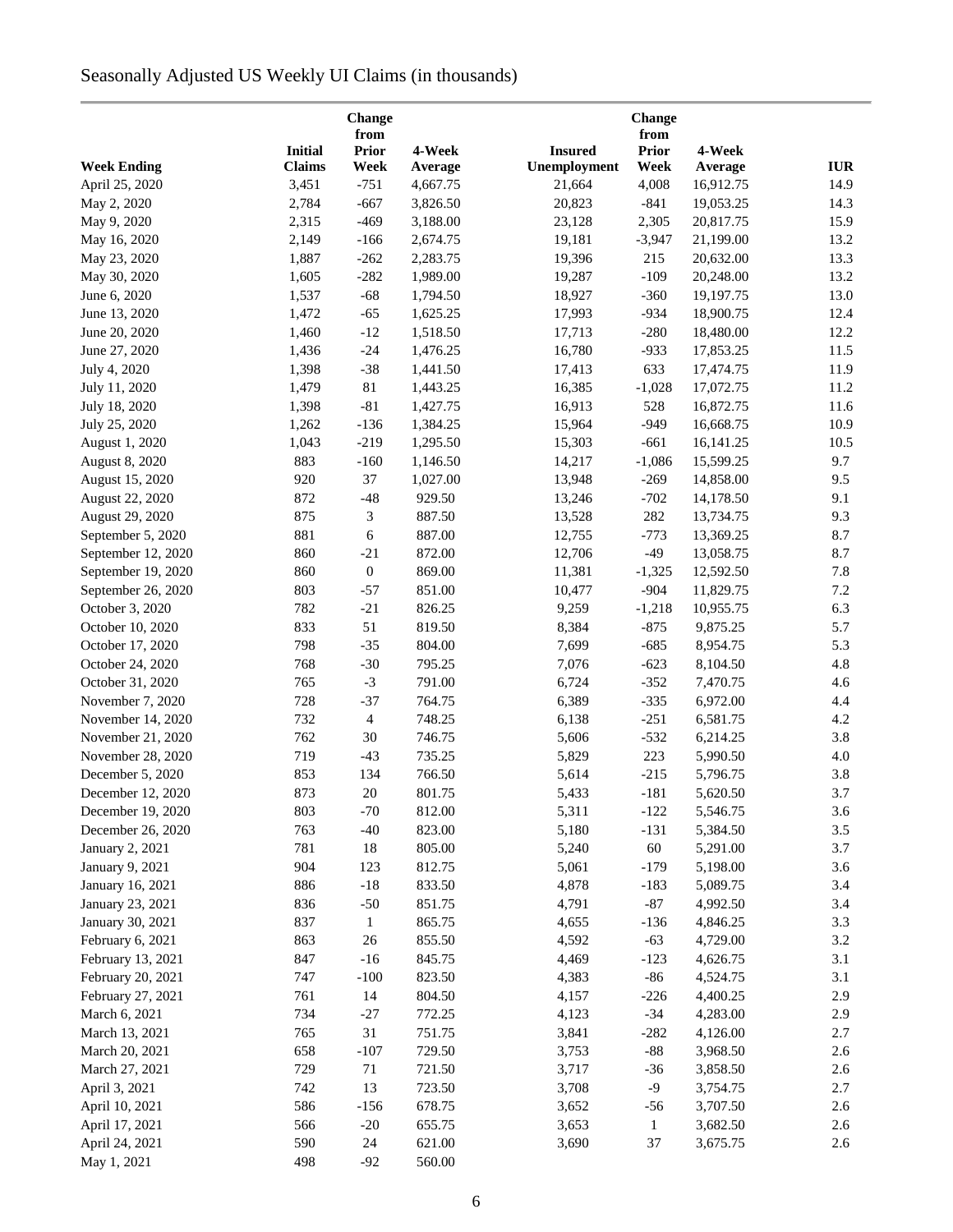|  | Pandemic Unemployment Assistance Claims - Not Seasonally Adjusted |  |  |  |
|--|-------------------------------------------------------------------|--|--|--|
|  |                                                                   |  |  |  |

|                             |                  |              | PUA Initial Claims Filed During Week Ended May 1 |                   | PUA Continued Claims For Week Ended Apr 17 |                       |
|-----------------------------|------------------|--------------|--------------------------------------------------|-------------------|--------------------------------------------|-----------------------|
| <b>STATE</b>                | Advance          | Prior Wk     | Change                                           | Apr 17            | Apr 10                                     | Change                |
| Alabama                     | 2,961            | 4,090        | $-1,129$                                         | 13,081            | 8,156                                      | 4,925                 |
| Alaska                      | 278              | 523          | $-245$                                           | 9,637             | 11,196                                     | $-1,559$              |
| Arizona                     | 1,339            | 1,269        | 70                                               | 83,181            | 82,560                                     | 621                   |
| Arkansas                    | 1,060            | 1,084        | $-24$                                            | 41,952            | 43,495                                     | $-1,543$              |
| California                  | 17,591           | 18,600       | $-1,009$                                         | 1,290,024         | 979,660                                    | 310,364               |
| Colorado                    | 618              | 830          | $-212$                                           | 42,630            | 45,189                                     | $-2,559$              |
| Connecticut                 | 250              | 287          | $-37$                                            | 36,243            | 35,708                                     | 535                   |
| Delaware                    | 43               | 55           | $-12$                                            | 5,429             | 5,639                                      | $-210$                |
| District of Columbia        | 32               | 63           | $-31$                                            | 13,481            | 12,563                                     | 918                   |
| Florida                     | 3,905            | 2,025        | 1,880                                            | $\boldsymbol{0}$  | $\boldsymbol{0}$                           | $\overline{0}$        |
| Georgia                     | 979              | 1,018        | $-39$                                            | 127,389           | 155,624                                    | $-28,235$             |
| Hawaii                      | 341              | 440          | $-99$                                            | 38,842            | 38,964                                     | $-122$                |
| Idaho                       | 47               | 37           | 10                                               | 4,841             | 5,102                                      | $-261$                |
| Illinois                    | 2,077            | 2,387        | $-310$                                           | 233,422           | 245,346                                    | $-11,924$             |
| Indiana                     | 4,870            | 10,763       | $-5,893$                                         | 154,859           | 202,937                                    | $-48,078$             |
| Iowa                        | 461              | 589          | $-128$                                           | 9,140             | 10,793                                     | $-1,653$              |
| Kansas                      | 277              | 240          | 37                                               | 10,973            | 11,088                                     | $-115$                |
| Kentucky                    | 3,005            | 1,603        | 1,402                                            | 13,389            | 11,000                                     | 2,389                 |
| Louisiana                   | 2,038            | 2,137        | $-99$                                            | 106,651           | 109,935                                    | $-3,284$              |
| Maine                       | 284              | 149          | 135                                              | 12,976            | 13,201                                     | $-225$                |
| Maryland                    | 3,996            | 3,832        | 164                                              | 172,495           | 170,005                                    | 2,490                 |
| Massachusetts               | 1,404            | 1,583        | $-179$                                           | 249,026           | 259,424                                    | $-10,398$             |
| Michigan                    | 2,579            | 3,009        | $-430$                                           | 330,468           | 566,501                                    | $-236,033$            |
| Minnesota                   | $\boldsymbol{0}$ | $\mathbf{1}$ | $^{\rm -1}$                                      | 39,510            | 40,450                                     | $-940$                |
| Mississippi                 | 497              | 616          | $-119$                                           | 35,220            | 30,093                                     | 5,127                 |
| Missouri                    | 1,155            | 1,429        | $-274$                                           | 39,550            | 38,547                                     | 1,003                 |
| Montana                     | 213              | 291          | $-78$                                            | 12,817            | 14,319                                     | $-1,502$              |
| Nebraska                    | 41               | 52           | $-11$                                            | 2,749             | 2,840                                      | $-91$                 |
| Nevada                      | 331              | 279          | 52                                               | 48,594            | 47,073                                     | 1,521                 |
|                             | 29               | 32           | $-3$                                             | 9,412             | 9,447                                      | $-35$                 |
| New Hampshire               | 3,756            | 4,195        | $-439$                                           | 334,493           | 354,311                                    | $-19,818$             |
| New Jersey<br>New Mexico    | 5,408            | 3,298        | 2,110                                            | 32,506            | 31,679                                     | 827                   |
| New York                    | 2,192            | 2,826        | $-634$                                           | 1,143,609         |                                            | $-21,250$             |
| North Carolina              | 2,239            | 2,356        | $-117$                                           | 84,448            | 1,164,859<br>84,884                        | $-436$                |
| North Dakota                | 90               | 130          | $-40$                                            | 3,120             | 2,899                                      | 221                   |
| Ohio                        | 3,671            | 5,514        |                                                  | 359,170           |                                            | $-53,033$             |
| Oklahoma                    | 2,570            | 2,654        | $-1,843$<br>$-84$                                | 16,162            | 412,203<br>16,862                          | $-700$                |
|                             | 1,888            | 1,525        | 363                                              | 79,381            | 94,325                                     | $-14,944$             |
| Oregon                      | 8,688            | 9,301        | $-613$                                           | 544,382           |                                            | 3,107                 |
| Pennsylvania<br>Puerto Rico | 3,225            | 3,821        | $-596$                                           |                   | 541,275                                    |                       |
| Rhode Island                | 2,255            | 1,952        | 303                                              | 209,817<br>37,400 | 239,267<br>38,507                          | $-29,450$<br>$-1,107$ |
|                             |                  |              |                                                  |                   |                                            |                       |
| South Carolina              | 845<br>$\tau$    | 1,022<br>6   | $-177$                                           | 50,346            | 52,176                                     | $-1,830$              |
| South Dakota<br>Tennessee   | 1,582            |              | $\mathbf{1}$<br>$-500$                           | 583               | 688                                        | $-105$                |
|                             |                  | 2,082        |                                                  | 58,122<br>441,794 | 59,382<br>352,798                          | $-1,260$              |
| Texas                       | 3,148            | 3,541        | $-393$<br>$-15$                                  |                   |                                            | 88,996                |
| Utah                        | 343              | 358          |                                                  | 1,760             | 1,729                                      | 31                    |
| Vermont                     | 2,215            | 3,131        | $-916$                                           | 10,364            | 9,412                                      | 952                   |
| Virgin Islands              | $\tau$           | 6            | $\mathbf{1}$                                     | $\boldsymbol{0}$  | $\boldsymbol{0}$                           | $\overline{0}$        |
| Virginia                    | 214              | 9,883        | $-9,669$                                         | 130,431           | 167,637                                    | $-37,206$             |
| Washington                  | 1,863            | 1,830        | 33                                               | 103,581           | 104,900                                    | $-1,319$              |
| West Virginia               | 743              | 1,203        | $-460$                                           | 8,952             | 8,743                                      | 209                   |
| Wisconsin                   | 1,546            | 1,425        | 121                                              | 23,252            | 28,639                                     | $-5,387$              |
| Wyoming                     | 18               | 42           | $-24$                                            | 1,051             | 879                                        | 172                   |
| <b>US</b> Total             | 101,214          | 121,414      | $-20,200$                                        | 6,862,705         | 6,974,909                                  | $-112,204$            |

Note: Information on the Pandemic Unemployment Assistance (PUA) program can be found in UIPL 16-20: PUA [Program information.](https://wdr.doleta.gov/directives/corr_doc.cfm?DOCN=4628) Backdated claims may be included in these figures.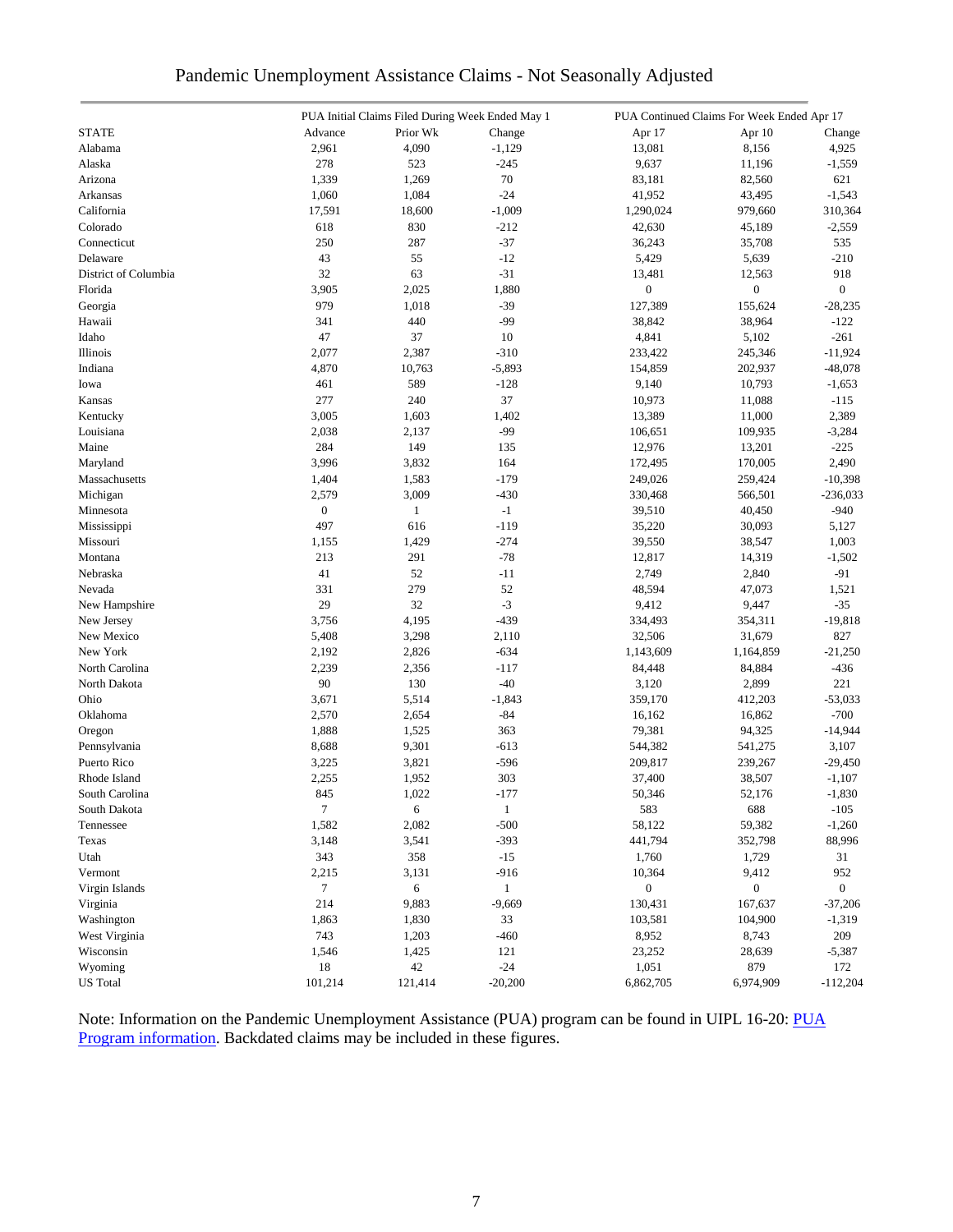### Pandemic Emergency Unemployment Compensation Continued Claims - Not Seasonally Adjusted

|                      | PEUC Claims Filed During Weeks Ended: |                  |                  |                  |                  |  |  |
|----------------------|---------------------------------------|------------------|------------------|------------------|------------------|--|--|
| <b>STATE</b>         | April 17                              | April 10         | Change           | April 3          | March 27         |  |  |
| Alabama              | 50,755                                | 49,658           | 1,097            | 53,615           | 58,423           |  |  |
| Alaska               | 16,274                                | 16,542           | $-268$           | 16,409           | 16,362           |  |  |
| Arizona              | 54,002                                | 57,614           | $-3,612$         | 60,937           | 64,484           |  |  |
| Arkansas             | 20,394                                | 18,987           | 1,407            | 21,835           | 21,883           |  |  |
| California           | 723,379                               | 1,047,166        | $-323,787$       | 1,318,684        | 911,742          |  |  |
| Colorado             | 67,603                                | 68,047           | $-444$           | 68,844           | 72,405           |  |  |
| Connecticut          | 82,109                                | 77,004           | 5,105            | 72,320           | 71,781           |  |  |
| Delaware             | 14,214                                | 14,222           | $\mbox{-}8$      | 14,046           | 14,031           |  |  |
| District of Columbia | 5,904                                 | 6,516            | $-612$           | 6,720            | 6,929            |  |  |
| Florida              | $\boldsymbol{0}$                      | $\boldsymbol{0}$ | $\boldsymbol{0}$ | $\boldsymbol{0}$ | $\boldsymbol{0}$ |  |  |
| Georgia              | $\overline{0}$                        | $\boldsymbol{0}$ | $\boldsymbol{0}$ | $\boldsymbol{0}$ | $\mathbf{0}$     |  |  |
| Hawaii               | 31,814                                | 35,187           | $-3,373$         | 32,215           | 36,610           |  |  |
| Idaho                | 5,990                                 | 5,700            | 290              | 5,944            | 6,654            |  |  |
| Illinois             | 260,760                               | 260,222          | 538              | 262,153          | 240,789          |  |  |
| Indiana              | 68,456                                | 66,012           | 2,444            | 72,774           | 74,041           |  |  |
| Iowa                 | 23,526                                | 24,074           | $-548$           | 23,361           | 25,301           |  |  |
| Kansas               | 9,446                                 | 11,325           | $-1,879$         | 8,156            | 7,755            |  |  |
| Kentucky             | 29,176                                | 24,800           | 4,376            | 29,166           | 34,633           |  |  |
| Louisiana            | 73,002                                | 72,261           | 741              | 73,505           | 74,222           |  |  |
| Maine                | 17,164                                | 17,408           | $-244$           | 17,903           | 17,832           |  |  |
| Maryland             | 85,960                                | 84,974           | 986              | 84,913           | 84,833           |  |  |
| Massachusetts        | 223,986                               | 222,385          | 1,601            | 218,546          | 219,137          |  |  |
| Michigan             | 256,547                               | 286,913          | $-30,366$        | 251,775          | 280,453          |  |  |
| Minnesota            | 180,590                               | 180,124          | 466              | 176,651          | 173,344          |  |  |
| Mississippi          | 29,613                                | 25,479           | 4,134            | 23,456           | 24,067           |  |  |
| Missouri             | 53,943                                | 55,363           | $-1,420$         | 57,924           | 62,577           |  |  |
| Montana              | 8,014                                 | 8,140            | $-126$           | 8,601            | 8,636            |  |  |
| Nebraska             | 5,158                                 | 4,850            | 308              | 5,097            | 5,216            |  |  |
| Nevada               | 98,195                                | 95,574           | 2,621            | 104,185          | 104,810          |  |  |
| New Hampshire        | 6,880                                 | 7,014            | $-134$           | 7,226            | 8,404            |  |  |
| New Jersey           | 197,613                               | 197,529          | 84               | 192,757          | 196,499          |  |  |
| New Mexico           | 38,372                                | 40,267           | $-1,895$         | 42,688           | 46,519           |  |  |
| New York             | 677,876                               | 706,023          | $-28,147$        | 740,243          | 754,875          |  |  |
| North Carolina       | 167,808                               | 171,110          | $-3,302$         | 171,926          | 175,623          |  |  |
| North Dakota         | 6,976                                 | 5,846            | 1,130            | 7,435            | 7,321            |  |  |
| Ohio                 | 121,884                               | 122,863          | $-979$           | 123,283          | 125,421          |  |  |
| Oklahoma             | 34,911                                | 37,770           | $-2,859$         | 35,295           | 40,392           |  |  |
| Oregon               | 81,918                                | 85,120           | $-3,202$         | 87,349           | 88,226           |  |  |
| Pennsylvania         | 286,351                               | 307,907          | $-21,556$        | 291,434          | 307,187          |  |  |
| Puerto Rico          | 8,648                                 | 4,853            | 3,795            | 6,785            | 6,267            |  |  |
| Rhode Island         | 18,519                                | 19,005           | $-486$           | 19,885           | 20,440           |  |  |
| South Carolina       | 77,607                                | 77,607           | $\boldsymbol{0}$ | 79,034           | 80,424           |  |  |
| South Dakota         | 1,245                                 | 1,170            | 75               | 1,171            | 1,237            |  |  |
| Tennessee            | 57,738                                | 58,324           | $-586$           | 58,973           | 63,355           |  |  |
| Texas                | 602,468                               | 426,994          | 175,474          | 553,093          | 410,948          |  |  |
| Utah                 | 11,156                                | 10,884           | 272              | 11,065           | 11,695           |  |  |
| Vermont              | 10,697                                | 10,728           | $-31$            | 10,371           | 9,931            |  |  |
| Virgin Islands       | 22                                    | 21               | $\mathbf{1}$     | $26\,$           | 52               |  |  |
| Virginia             | 16,507                                | 16,936           | $-429$           | 17,561           | 19,765           |  |  |
| Washington           | 2,337                                 | 2,560            | $-223$           | 2,795            | 2,931            |  |  |
| West Virginia        | 17,368                                | 17,057           | 311              | 17,146           | 18,039           |  |  |
| Wisconsin            | 26,650                                | 25,130           | 1,520            | 38,087           | 38,566           |  |  |
| Wyoming              | 4,982                                 | 4,834            | 148              | 572              | 5,164            |  |  |
| <b>US</b> Total      | 4,972,507                             | 5,194,099        | $-221,592$       | 5,605,935        | 5,158,231        |  |  |

Note: Information on the Pandemic Emergency Unemployment Compensation (PEUC) program can be found in Unemployment Insurance Program Letter (UIPL) 17-20: [PEUC Program information](https://wdr.doleta.gov/directives/corr_doc.cfm?DOCN=8452)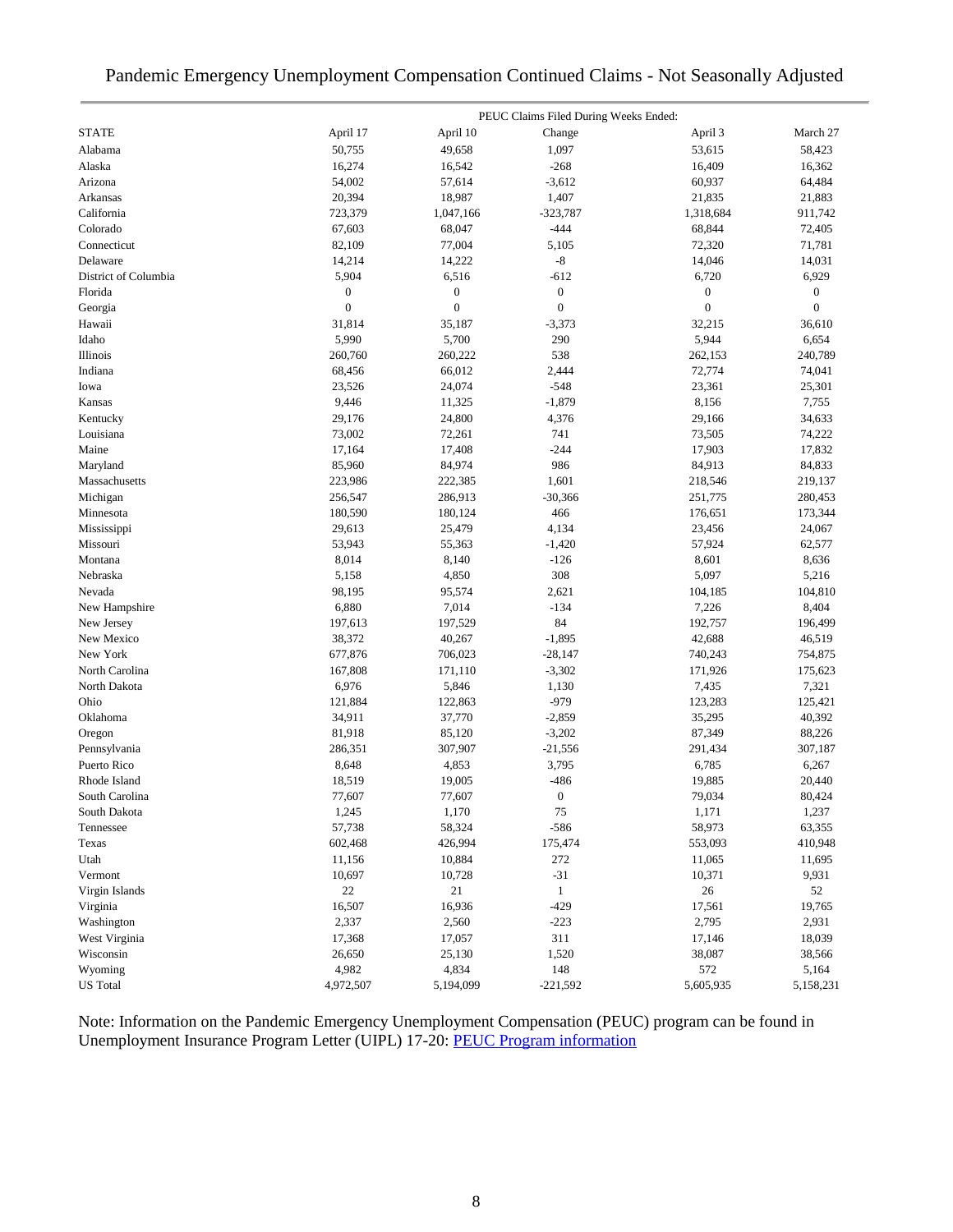|                      |                  | EB Claims Filed During Weeks Ended: |                  |  |  |
|----------------------|------------------|-------------------------------------|------------------|--|--|
| <b>STATE</b>         | April 17         | April 10                            | Change           |  |  |
| Alabama              | $\boldsymbol{0}$ | $\boldsymbol{0}$                    | $\boldsymbol{0}$ |  |  |
| Alaska               | 17               | 24                                  | $-7$             |  |  |
| Arizona              | 1,122            | 1,423                               | $-301$           |  |  |
| Arkansas             | 15               | 25                                  | $-10$            |  |  |
| California           | 152,949          | 151,473                             | 1,476            |  |  |
| Colorado             | 22               | 28                                  | $-6$             |  |  |
| Connecticut          | 959              | 1,054                               | $-95$            |  |  |
| Delaware             | 10               | 10                                  | $\boldsymbol{0}$ |  |  |
| District of Columbia | 6                | $\overline{4}$                      | $\overline{c}$   |  |  |
| Florida              | $\boldsymbol{0}$ | $\boldsymbol{0}$                    | $\boldsymbol{0}$ |  |  |
| Georgia              | $\boldsymbol{0}$ | $\boldsymbol{0}$                    | $\boldsymbol{0}$ |  |  |
| Hawaii               | 10               | 9                                   | $\mathbf{1}$     |  |  |
| Idaho                | 6                | 7                                   | $-1$             |  |  |
| Illinois             | 8,228            | 9,560                               | $-1,332$         |  |  |
| Indiana              | 18               | 15                                  | 3                |  |  |
| Iowa                 | 70               | 53                                  | 17               |  |  |
| Kansas               | 619              | 599                                 | 20               |  |  |
| Kentucky             | $\boldsymbol{0}$ | $\boldsymbol{0}$                    | $\boldsymbol{0}$ |  |  |
| Louisiana            | 22               | 21                                  | $\mathbf{1}$     |  |  |
| Maine                | $\tau$           | $\,$ 8 $\,$                         | $-1$             |  |  |
| Maryland             | 510              | 509                                 | $\mathbf{1}$     |  |  |
| Massachusetts        | 3,933            | 4,931                               | $-998$           |  |  |
| Michigan             | 3,119            | 8,516                               | $-5,397$         |  |  |
| Minnesota            | $\overline{4}$   | $\overline{c}$                      | $\overline{c}$   |  |  |
| Mississippi          | 201              | 184                                 | 17               |  |  |
| Missouri             | 59               | 64                                  | $-5$             |  |  |
| Montana              | 10               | 3                                   | 7                |  |  |
| Nebraska             | $\boldsymbol{0}$ | $\boldsymbol{0}$                    | $\overline{0}$   |  |  |
|                      |                  |                                     |                  |  |  |
| Nevada               | 12,749           | 15,235                              | $-2,486$         |  |  |
| New Hampshire        | 13               | 16                                  | $-3$             |  |  |
| New Jersey           | 50,161           | 53,358                              | $-3,197$         |  |  |
| New Mexico           | 472              | 582                                 | $-110$           |  |  |
| New York             | 185,496          | 186,951                             | $-1,455$         |  |  |
| North Carolina       | 103              | 102                                 | $\mathbf{1}$     |  |  |
| North Dakota         | $\boldsymbol{0}$ | $\boldsymbol{0}$                    | $\boldsymbol{0}$ |  |  |
| Ohio                 | 13               | 93                                  | $-80$            |  |  |
| Oklahoma             | $\boldsymbol{0}$ | $\boldsymbol{0}$                    | $\overline{0}$   |  |  |
| Oregon               | 131              | 155                                 | $-24$            |  |  |
| Pennsylvania         | 7,318            | 9,563                               | $-2,245$         |  |  |
| Puerto Rico          | 720              | 767                                 | $-47$            |  |  |
| Rhode Island         | 473              | 633                                 | $-160$           |  |  |
| South Carolina       | 87               | 51                                  | 36               |  |  |
| South Dakota         | $\boldsymbol{0}$ | $\boldsymbol{0}$                    | $\boldsymbol{0}$ |  |  |
| Tennessee            | $38\,$           | 41                                  | $-3$             |  |  |
| Texas                | 23,014           | 23,997                              | $-983$           |  |  |
| Utah                 | $\boldsymbol{0}$ | $\boldsymbol{0}$                    | $\boldsymbol{0}$ |  |  |
| Vermont              | 5                | 5                                   | $\overline{0}$   |  |  |
| Virgin Islands       | $10\,$           | 15                                  | $-5$             |  |  |
| Virginia             | 351              | 393                                 | $-42$            |  |  |
| Washington           | 11               | 19                                  | $-8$             |  |  |
| West Virginia        | 9                | $\,8\,$                             | $\mathbf{1}$     |  |  |
| Wisconsin            | 556              | 701                                 | $-145$           |  |  |
| Wyoming              | $\tau$           | 9                                   | $-2$             |  |  |
| <b>US</b> Total      | 453,653          | 471,216                             | $-17,563$        |  |  |

Note: Information on the EB program can be found here: [EB Program information](https://oui.doleta.gov/unemploy/extenben.asp)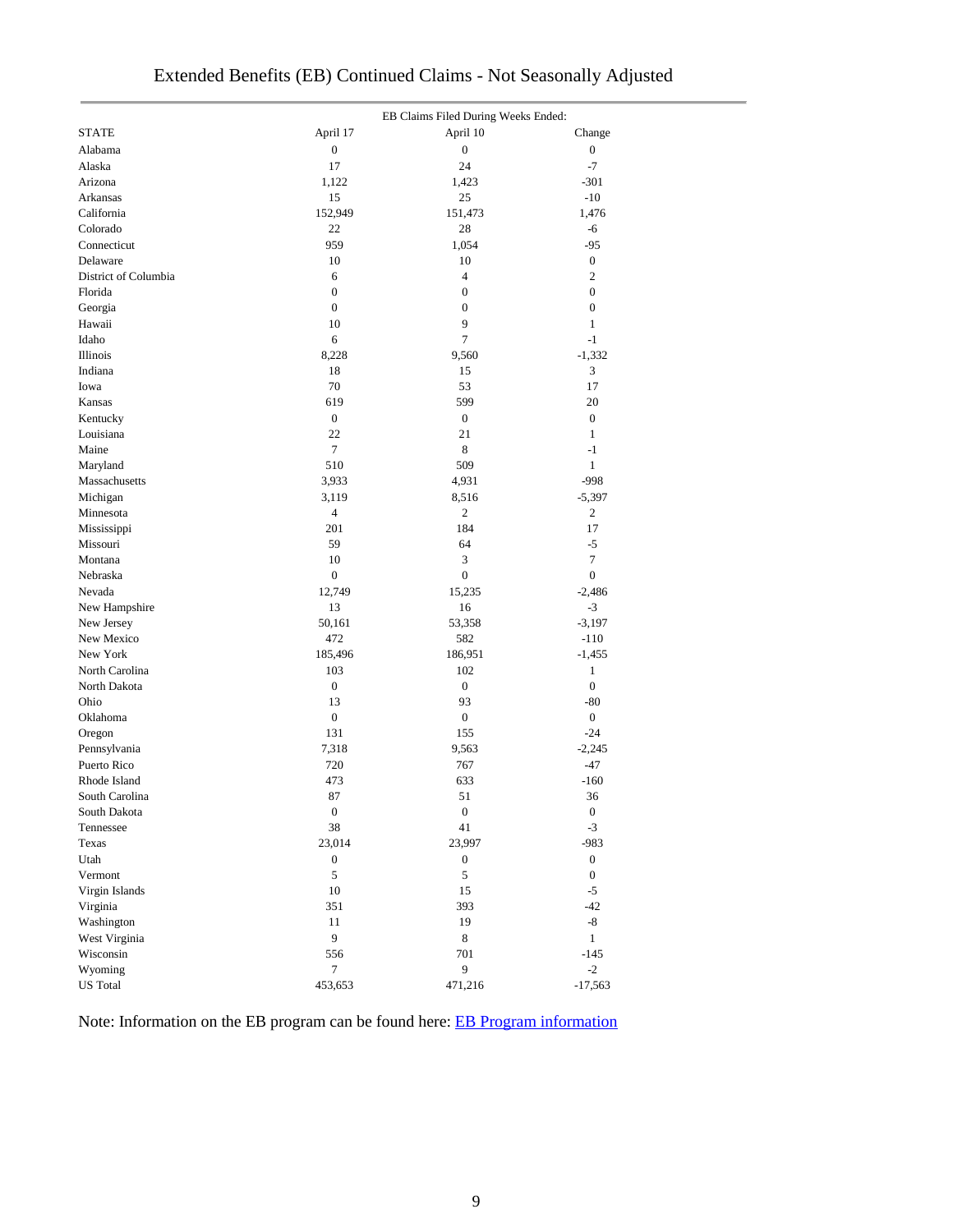#### INITIAL CLAIMS FILED DURING WEEK ENDED APRIL 24

| INSURED UNEMPLOYMENT FOR WEEK ENDED |
|-------------------------------------|
| APRII.17                            |

|                                 |              |                     | <b>CHANGE FROM</b>        |                                    |                  |                             |     |                  | <b>CHANGE FROM</b>                             |                                    |                  | <b>ALL PROGRAMS</b><br><b>EXCLUDING</b> |
|---------------------------------|--------------|---------------------|---------------------------|------------------------------------|------------------|-----------------------------|-----|------------------|------------------------------------------------|------------------------------------|------------------|-----------------------------------------|
| <b>STATE NAME</b>               | <b>STATE</b> | LAST<br><b>WEEK</b> | <b>YEAR</b>               | UCFE <sup>1</sup> UCX <sup>1</sup> |                  | STATE (%) <sup>2</sup> WEEK |     | LAST             | <b>YEAR</b><br>AGO                             | UCFE <sup>1</sup> UCX <sup>1</sup> |                  | <b>RAILROAD</b>                         |
| Alabama                         | 9,816        | 833                 | AGO<br>$-65,150$          |                                    | 13               |                             | 1.0 |                  | $-155,249$                                     | 38                                 | 38               | <b>RETIREMENT</b><br>18,682             |
| Alaska                          | 3,398        | $-506$              | $-6,915$                  | 25<br>12                           | $\boldsymbol{0}$ | 18,606<br>13,443            | 4.7 | $-918$<br>$-672$ | $-38,579$                                      | 125                                | 26               | 13,594                                  |
|                                 |              |                     |                           |                                    | $\sqrt{2}$       |                             |     |                  |                                                |                                    |                  |                                         |
| Arizona                         | 7,673        | 1,365               | $-44,908$                 | 5                                  | $\mathfrak{2}$   | 51,837                      | 1.8 | 461              | $-144,564$                                     | 184                                | 174<br>39        | 52,195                                  |
| Arkansas                        | 3,107        | $-106$              | $-14,564$                 | 5                                  |                  | 19,986                      | 1.7 | 1,674            | $-89,351$                                      | 139                                |                  | 20,164                                  |
| California                      | 78,606       | 5,731               | $-246,737$                | 174                                | 107              | 581,508                     | 3.5 | 8,254            | $-1,306,067$                                   | 2,408                              | 1,183            | 585,099                                 |
| Colorado                        | 5,843        | $-898$              | $-32,819$                 | 3                                  | $\,8\,$          | 61,947                      | 2.4 | $-1,509$         | $-166,766$                                     | 202                                | 143              | 62,292                                  |
| Connecticut                     | 5,902        | $-1,321$            | $-27,139$                 | 11                                 | $\sqrt{2}$       | 81,472                      | 5.2 | -988             | $-227,639$                                     | 304                                | 66               | 81,842                                  |
| Delaware                        | 4,172        | 330                 | $-3,775$                  | 6                                  | 3                | 10,691                      | 2.4 | 128              | $-34,286$                                      | 79                                 | 27               | 10,797                                  |
| District of Columbia<br>Florida | 2,788        | $-480$              | $-5,920$                  | 39                                 | $\boldsymbol{0}$ | 19,976                      | 3.7 | $-535$           | $-32,558$                                      | 1,007                              | 15               | 20,998                                  |
|                                 | 28,017       | 9,179               | $-405,086$                | 46                                 | 52               | 129,628                     | 1.6 | 6,071            | $-410,926$                                     | 440                                | 355              | 130,423                                 |
| Georgia                         | 28,764       | $-3,617$            | $-237,801$                | 21                                 | 21               | 129,967                     | 3.1 | $-13,931$        | $-628,889$                                     | 600                                | 308              | 130,875                                 |
| Hawaii                          | 3,205        | $-393$              | $-19,291$                 | $\mathfrak{2}$                     | 9                | 17,804                      | 3.2 | 193              | $-50,833$                                      | 160                                | 80               | 18,044                                  |
| Idaho                           | 3,393        | $-1,091$            | $-5,434$                  | 4                                  | $\overline{4}$   | 9,411                       | 1.3 | $-730$           | $-62,005$                                      | 61                                 | 17               | 9,489                                   |
| Illinois                        | 17,141       | 1,893               | $-84,181$                 | 17                                 | 1                | 230,735                     | 4.1 | $-9,092$         | $-450,267$                                     | 900                                | 184              | 231,819                                 |
| Indiana                         | 14,507       | 481                 | $-41,267$                 | 10                                 | 12               | 59,616                      | 2.0 | 1,283            | $-194,313$                                     | 257                                | 106              | 59,979                                  |
| Iowa                            | 3,955        | $-3,026$            | $-23,265$                 | 4                                  | $\mathbf{1}$     | 30,532                      | 2.1 | $-2,418$         | $-138,439$                                     | 84                                 | 19               | 30,635                                  |
| Kansas                          | 2,154        | 165                 | $-20,572$                 | $\boldsymbol{0}$                   | $\boldsymbol{0}$ | 8,311                       | 0.6 | $-486$           | $-85,886$                                      | 34                                 | 22               | 8,367                                   |
| Kentucky                        | 7,437        | 1,479               | $-83,786$                 | 2                                  | 3                | 23,572                      | 1.3 | 8,506            | $-237,090$                                     | 106                                | 88               | 23,766                                  |
| Louisiana                       | 7,114        | $-1,715$            | $-59,027$                 | 12                                 | $\overline{4}$   | 51,308                      | 2.9 | $-1,390$         | $-249,349$                                     | 81                                 | 20               | 51,409                                  |
| Maine                           | 1,689        | 29                  | $-5,972$                  | 2                                  | $\mathbf{1}$     | 13,854                      | 2.4 | $-770$           | $-59,287$                                      | 30                                 | 12               | 13,896                                  |
| Maryland                        | 8,560        | 1,005               | $-29,435$                 | 19                                 | $\overline{4}$   | 44,655                      | 2.1 | $-2,137$         | $-179,660$                                     | 311                                | 82               | 45,048                                  |
| Massachusetts                   | 15,121       | 1,540               | $-56,237$                 | 33                                 | 16               | 97,225                      | 2.9 | $-6,365$         | $-435,283$                                     | 243                                | 114              | 97,582                                  |
| Michigan                        | 31,004       | 8,234               | $-51,000$                 | 3                                  | $\sqrt{5}$       | 109,949                     | 2.7 | 7,228            | $-824,650$                                     | 190                                | 52               | 110,191                                 |
| Minnesota                       | 4,658        | $-672$              | $-43,937$                 | 13                                 | $\overline{4}$   | 86,534                      | 3.2 | $-7,341$         | $-330,459$                                     | 154                                | 75               | 86,763                                  |
| Mississippi                     | 3,983        | $-15$               | $-25,923$                 | $\overline{4}$                     | $\mathbf{2}$     | 28,058                      | 2.6 | 51               | $-107,664$                                     | 155                                | 28               | 28,241                                  |
| Missouri                        | 12,488       | 1,227               | $-42,811$                 | 4                                  | $\mathbf{2}$     | 52,912                      | 2.0 | 2,369            | $-202,886$                                     | 160                                | 15               | 53,087                                  |
| Montana                         | 1,799        | $-47$               | $-5,253$                  | 11                                 | $\sqrt{2}$       | 10,341                      | 2.3 | $-714$           | $-57,132$                                      | 158                                | 15               | 10,514                                  |
| Nebraska                        | 1,357        | $-162$              | $-6,872$                  | 4                                  | $\boldsymbol{0}$ | 8,044                       | 0.9 | $-385$           | $-68,584$                                      | 11                                 | $\boldsymbol{7}$ | 8,062                                   |
| Nevada                          | 11,054       | 226                 | $-31,487$                 | 8                                  | $\mathbf{2}$     | 79,920                      | 6.2 | 4,735            | $-194,930$                                     | 144                                | 98               | 80,162                                  |
| New Hampshire                   | 1,509        | $-274$              | $-13,492$                 | 4                                  | $\boldsymbol{0}$ | 20,077                      | 3.2 | $-391$           | $-86,764$                                      | 41                                 | 2                | 20,120                                  |
| New Jersey                      | 12,322       | 1,786               | $-59,644$                 | 17                                 | 8                | 117,708                     | 3.1 | $-6,199$         | $-504,045$                                     | 366                                | 246              | 118,320                                 |
| New Mexico                      | 3,580        | $-595$              | $-8,513$                  | 2                                  | 3                | 27,695                      | 3.6 | $-410$           | $-66,454$                                      | 202                                | 78               | 27,975                                  |
| New York                        | 41,056       | $-599$              | $-178,357$                | 17                                 | 30               | 375,071                     | 4.3 | $-26,018$        | $-1,241,738$                                   | 491                                | 347              | 375,909                                 |
| North Carolina                  | 10,109       | 1,398               | $-88,832$                 | $\mathfrak{2}$                     | $\sqrt{2}$       | 49,486                      | 1.2 | 2,403            | $-505,553$                                     | 201                                | 260              | 49,947                                  |
| North Dakota                    | 1,195        | $-599$              | $-5,079$                  | 2                                  | 3                | 5,446                       | 1.4 | $-533$           | $-30,067$                                      | 10                                 | 5                | 5,461                                   |
| Ohio                            | 21,541       | $-820$              | $-72,058$                 | 10                                 | 15               | 121,405                     | 2.3 | $-6,862$         | $-655,809$                                     | 211                                | 172              | 121,788                                 |
| Oklahoma                        | 17,369       | 613                 | $-35,131$                 | 25                                 | $\overline{4}$   | 26,038                      | 1.7 | $-3,104$         | $-108,512$                                     | 114                                | 41               | 26,193                                  |
| Oregon                          | 11,390       | 4,064               | $-37,910$                 | 27                                 | 14               | 60,129                      | 3.3 | 3,987            | $-224,357$                                     | 512                                | 108              | 60,749                                  |
| Pennsylvania                    | 24,287       | 1,931               | $-58,127$                 | 129                                | 28               | 218,711                     | 4.1 | 8,193            | $-696,538$                                     | 1,240                              | 288              | 220,239                                 |
| Puerto Rico                     | 1,953        | $-216$              | $-15,333$                 | 3                                  | $\mathbf{1}$     | 23,923                      | 2.9 | $-1,763$         | $-129,498$                                     | 289                                | 59               | 24,271                                  |
| Rhode Island                    | 8,041        | 2,375               | $-5,043$                  | $\overline{\mathbf{c}}$            | $\overline{2}$   | 17,864                      | 4.0 | 78               | $-78,799$                                      | 59                                 | 15               | 17,938                                  |
| South Carolina                  | 3,091        | $-1,962$            | $-63,347$                 | 11                                 | 9                | 40,844                      | 2.0 | 1,034            | $-200, 112$                                    | 51                                 | 77               | 40,972                                  |
| South Dakota                    | 388          | 53                  | $-5,147$                  | 9                                  | $\boldsymbol{0}$ | 2,948                       | 0.7 | $-146$           | $-19,759$                                      | 50                                 | 3                | 3,001                                   |
| Tennessee                       | 9,837        | $-4,063$            | $-32,968$                 | 17                                 | 12               | 53,538                      | 1.6 | 4,794            | $-287,495$                                     | 73                                 | 24               | 53,635                                  |
| Texas                           | 33,843       | $-12,673$           | $-220,241$                | 103                                | 106              | 270,498                     | 2.3 | $-13,156$        | $-691,624$                                     | 858                                | 1,533            | 272,889                                 |
| Utah                            | 6,569        | $-1,843$            | $-5,169$                  | 35                                 | 5                | 12,359                      | 0.8 | 456              | $-77,136$                                      | 94                                 | $\boldsymbol{0}$ | 12,453                                  |
| Vermont                         | 5,230        | 2,689               | 113                       | $\boldsymbol{0}$                   | $\boldsymbol{0}$ | 11,522                      | 4.1 | $-72$            | $-64,935$                                      | 20                                 | $\boldsymbol{0}$ | 11,542                                  |
| Virgin Islands                  | 195          | $\overline{c}$      | 92                        | $\mathbf{1}$                       | $\boldsymbol{0}$ | 1,780                       | 4.9 | 614              | 312                                            | $\boldsymbol{0}$                   | 6                | 1,786                                   |
| Virginia                        | 37,356       | 23,605              | $-35,132$                 | 20                                 | 20               | 54,281                      | 1.5 | $-992$           | $-287,014$                                     | 263                                | 258              | 54,802                                  |
| Washington                      | 11,914       | $-1,656$            | $-127,591$                | 11                                 | 21               | 77,911                      | 2.4 | $-5,685$         | $-495,463$                                     | 375                                | 569              | 78,855                                  |
| West Virginia                   | 8,065        | 2,684               | $-21,753$                 | 5                                  | $\mathbf{1}$     | 16,601                      | 2.6 | $-812$           | $-129,965$                                     | 184                                | 36               | 16,821                                  |
| Wisconsin                       | 11,352       | $-7,504$            | $-38,641$                 | 20                                 | 5                | 91,879                      | 2.9 | $-2,938$         | $-229,184$                                     | 157                                | 59               | 92,095                                  |
| Wyoming                         | 1,163        | $-840$              | $-2,334$                  | 3                                  | $\boldsymbol{0}$ | 4,007                       | 1.6 | 56               | $-12,559$                                      | 55                                 | 8                | 4,070                                   |
| Totals                          |              |                     | 612,060 27,224 -2,856,201 | 974                                | 571              |                             |     |                  | 3,783,563 2.7 -56,894 -13,986,659 14,681 7,602 |                                    |                  | 3,805,846                               |

Figures appearing in columns showing over-the-week changes reflect all revisions in data for prior week submitted by state agencies.

1. The Unemployment Compensation program for Federal Employees (UCFE) and the Unemployment Compensation for Ex-servicemembers (UCX) exclude claims filed jointly under other programs to avoid duplication.

2. Rate is not seasonally adjusted. The source of U.S. total covered employment is BLS.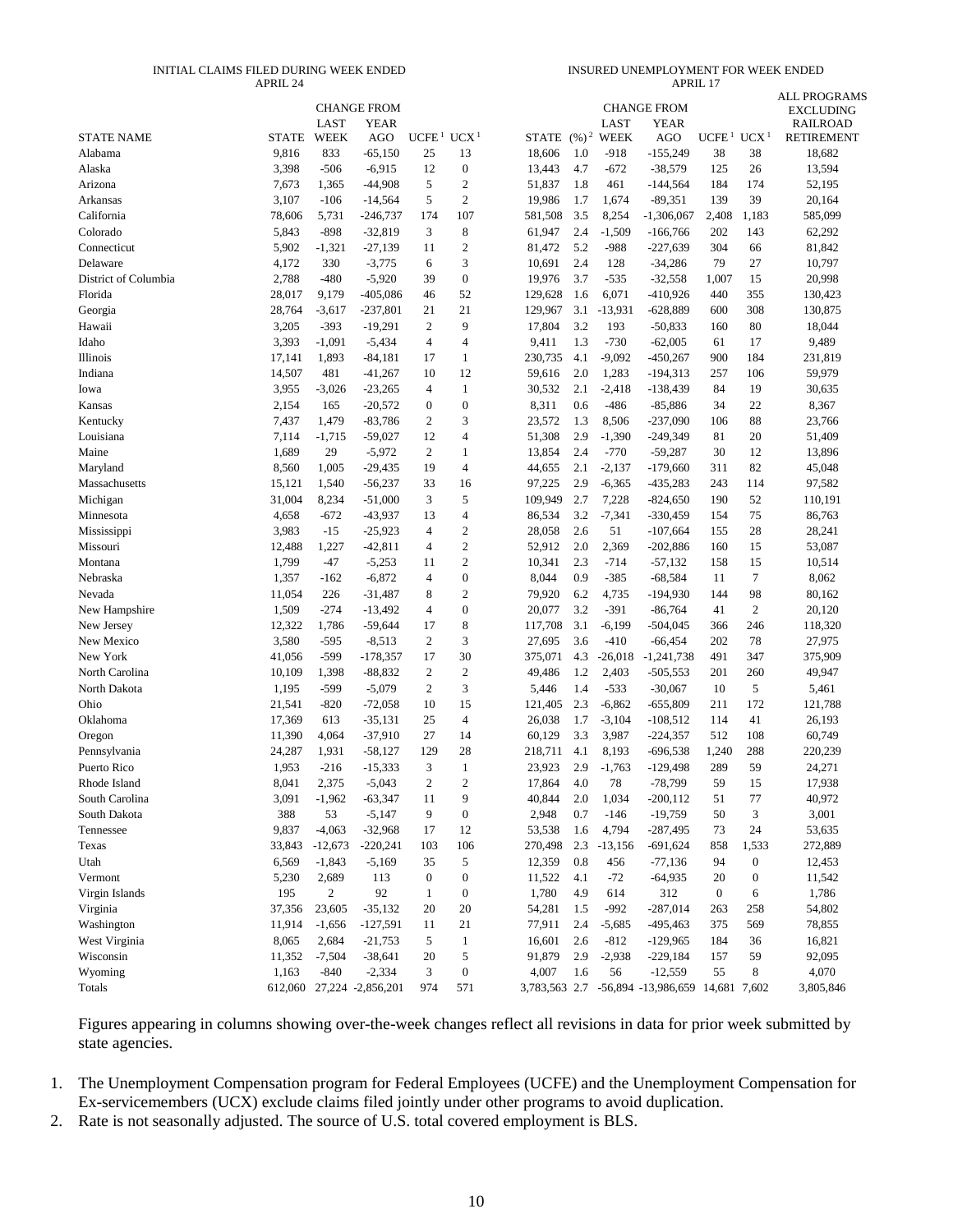### STATES WITH AN INCREASE OF MORE THAN 1,000

| <b>State</b> | <b>Change</b> | <b>State Supplied Comment</b>                                                                                                                                     |
|--------------|---------------|-------------------------------------------------------------------------------------------------------------------------------------------------------------------|
| VA.          | $+23,605$     | Layoffs in the health care and social assistance.                                                                                                                 |
| FL           | $+9,179$      | No comment.                                                                                                                                                       |
| MI           | $+8,234$      | Layoffs in the automobile industry.                                                                                                                               |
| CA           | $+5,731$      | Layoffs in the service industry.                                                                                                                                  |
| <b>OR</b>    | $+4,064$      | No comment.                                                                                                                                                       |
| VT           | $+2,689$      | No comment.                                                                                                                                                       |
| <b>WV</b>    | $+2,684$      | Layoffs in the utilities, educational services, and public administration industries.                                                                             |
| RI           | $+2,375$      | Layoffs in the health care and social assistance, accommodation and food services, retail trade,<br>transportation and warehousing, and manufacturing industries. |
| PA           | $+1,931$      | Layoffs in the professional, scientific and technical services, health care and social assistance,<br>construction, and wholesale trade industries.               |
| IL           | $+1,893$      | Layoffs in other services, manufacturing, wholesale trade, and retail trade industries.                                                                           |
| NJ           | $+1,786$      | No comment.                                                                                                                                                       |
| <b>MA</b>    | $+1,540$      | Layoffs in the transportation and warehousing industry.                                                                                                           |
| KY           | $+1,479$      | No comment.                                                                                                                                                       |
| NC           | $+1,398$      | Layoffs in the transportation and warehousing, manufacturing, and retail trade industries.                                                                        |
| AZ           | $+1,365$      | No comment.                                                                                                                                                       |
| MO           | $+1,227$      | Layoffs in the manufacturing and administrative and support and waste management and<br>remediation services industries.                                          |
| MD           | $+1,005$      | No comment.                                                                                                                                                       |

## STATES WITH A DECREASE OF MORE THAN 1,000

| <b>State</b> | <b>Change</b> | <b>State Supplied Comment</b>                                                                                                                                                        |
|--------------|---------------|--------------------------------------------------------------------------------------------------------------------------------------------------------------------------------------|
| TX           | $-12,673$     | No comment.                                                                                                                                                                          |
| WI           | $-7,504$      | Fewer layoffs in the accommodation and food services and manufacturing industries.                                                                                                   |
| <b>TN</b>    | $-4.063$      | No comment.                                                                                                                                                                          |
| <b>GA</b>    | $-3,617$      | Fewer layoffs in the accommodation and food services, administrative and support and waste<br>management and remediation services, and health care and social assistance industries. |
| <b>IA</b>    | $-3.026$      | Fewer layoffs in the accommodation and food services, and administrative and support and<br>waste management and remediation services industries.                                    |
| <b>SC</b>    | $-1.962$      | No comment.                                                                                                                                                                          |
| UT           | $-1.843$      | No comment.                                                                                                                                                                          |
| LA           | $-1,715$      | No comment.                                                                                                                                                                          |
| WA           | $-1.656$      | No comment.                                                                                                                                                                          |
| <b>CT</b>    | $-1,321$      | No comment.                                                                                                                                                                          |
| ID           | $-1.091$      | No comment.                                                                                                                                                                          |